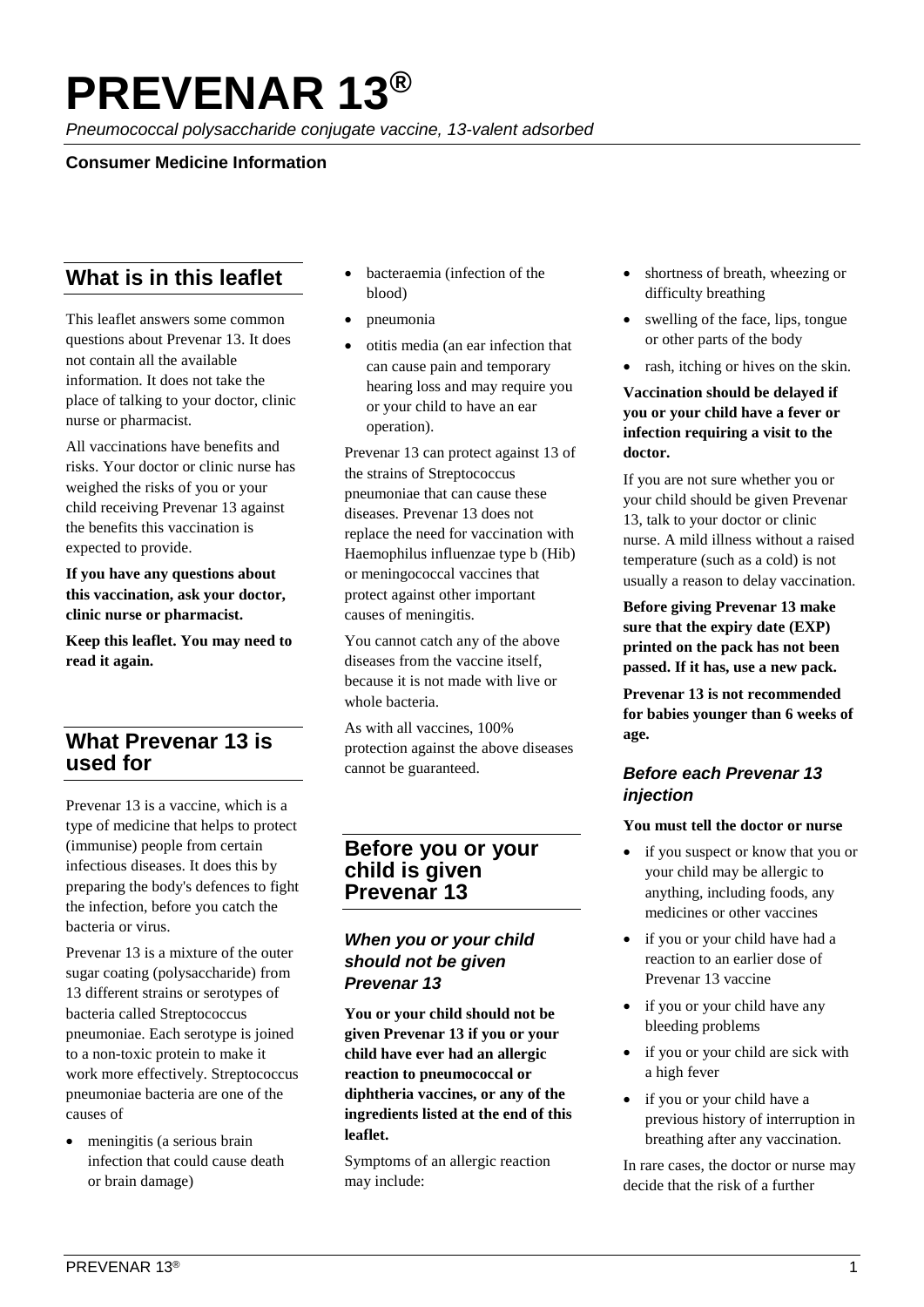reaction may outweigh the benefits of immunisation.

## **Tell your doctor if your baby was born prematurely**

There is a higher risk of apnoea (temporarily stopping breathing) when vaccines are given to premature babies.

**Tell your doctor or clinic nurse if you or your child are having anticancer therapy or have an HIV infection or any other condition that affects the immune response.**

Prevenar 13 may not be as effective in individuals with reduced immune responsiveness due to various causes such as these.

#### **Tell your doctor or clinic nurse if you or your child have any other disease.**

Prevenar 13 may not be suitable for individuals with certain diseases.

# *Taking other medicines*

**Tell your doctor or nurse if you or your child are taking any other medicines, including medicines you buy without a prescription from a pharmacy, supermarket or health food shop, or if you or your child have recently been given any other vaccine.**

# **How Prevenar 13 is given**

A doctor or a nurse will give the Prevenar 13 injection. The dose is 0.5 mL injected into a muscle in the thigh or upper arm. Other vaccines might be given at the same time, but not at the same injection site.

## *How many injections will be given*

Babies and young children up to 5 years: The total number of injections required depends on how old your child is when they receive the first dose of Prevenar 13. Normally, your child will receive three or four doses

of the vaccine, at least 4 weeks apart, starting at 6 weeks of age. Four is the maximum number of doses required. Each dose will be given on a separate occasion. Your doctor or clinic nurse will tell you the correct vaccination schedule for your child.

It is important to follow the instructions from the doctor or clinic nurse so that your child completes the course of injections.

Premature infants: Your child will receive an initial course of three injections. The first injection may be given as early as six weeks of age with at least one month between doses. A fourth (booster) injection is recommended at approximately 12 months of age.

Children 6 - 17 years and adults: One single dose.

Special populations: Individuals considered to be at a higher risk of pneumococcal infection may receive at least one dose of Prevenar 13. Your doctor will advise the appropriate vaccination schedule.

# *If your child misses one or more doses*

If your child misses one or more doses, talk to your doctor or clinic nurse.

## *Overdose*

A trained doctor or nurse gives this vaccination, so an overdose is unlikely to occur. An overdose would be unlikely to harm you or your child.

# **Side Effects**

#### **Do not be alarmed by this list of possible side effects.**

You or your child may not experience any of them.

**Tell your doctor or clinic nurse as soon as possible if you or your child are not well after receiving Prevenar 13.**

Like all vaccines, Prevenar 13 may cause unwanted side effects All medicines including vaccines, can have side effects. Sometimes they are serious, most of the time they are not. You or your child may need medical treatment for some side effects.

#### **Tell your doctor or pharmacist if you notice any of the following and they worry you:**

#### **Common side effects:**

- local reaction around the injection site such as redness, itchiness, tenderness, pain or discomfort which may temporarily prevent use of the arm, warmth, burning or stinging, swelling, limitation of arm movement or the formation of hard lumps or scars
- flushing or redness of the skin
- sleepiness
- disturbed sleep
- chills
- fatigue
- irritability
- fever
- headache
- loss of appetite
- vomiting
- diarrhoea
- skin rash, itchy spots or red lumps on the skin, also called hives
- itchiness, hives or rash over the body
- joint or muscle pain

#### **Uncommon side effects:**

- crying
- nausea
- swelling of the glands in the neck, armpit or groin

These side effects are usually mild.

**If any of the following happen, tell your doctor or pharmacist immediately or go to Accident and Emergency at your nearest hospital:**

• allergic reaction such as rash, itching or hives on the skin, swelling of the face, lips, tongue